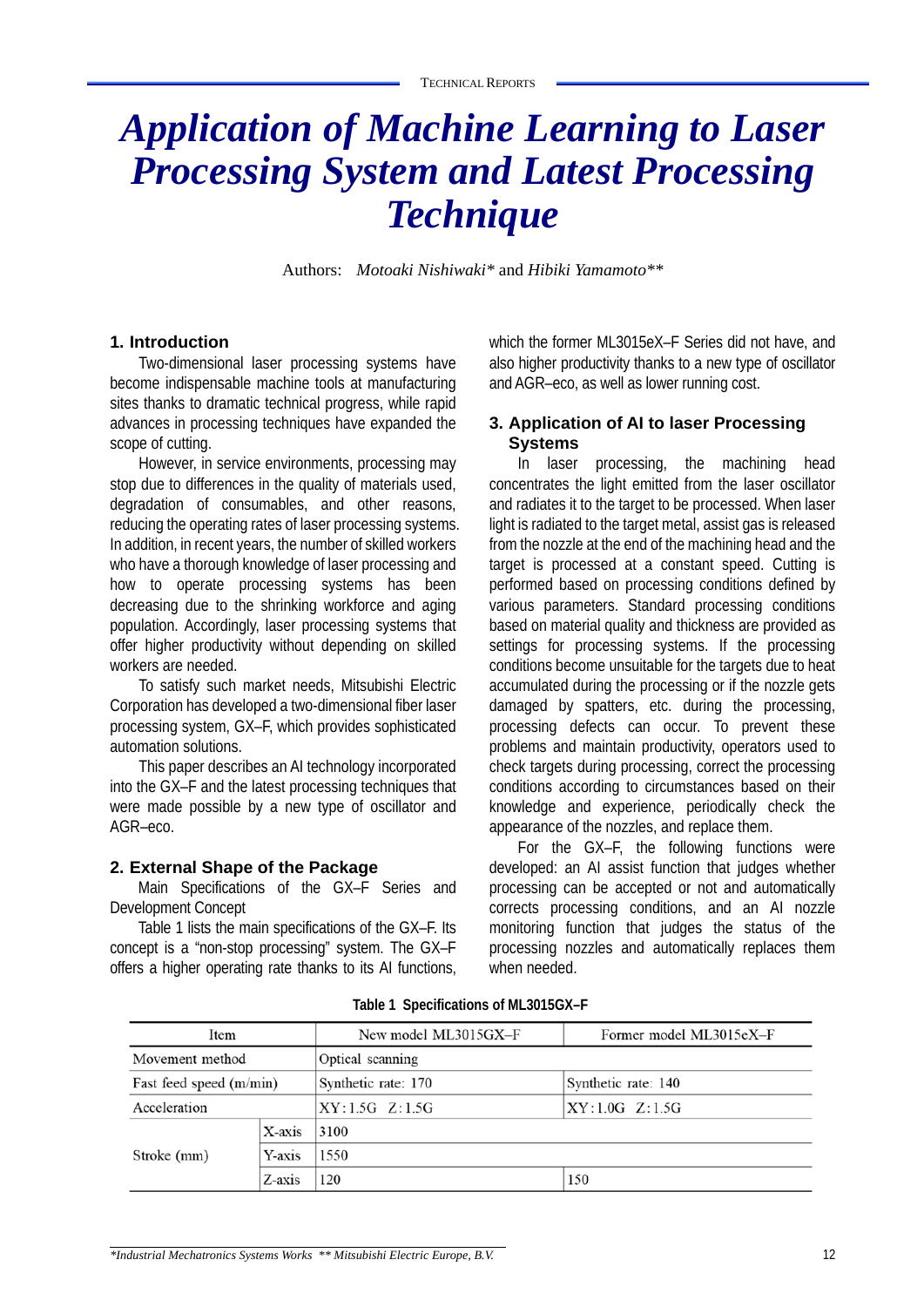#### **3.1 AI assist function**

The AI assist function judges whether processing can be accepted or not based on the light and sound emitted during processing and automatically corrects the processing conditions. When this function is enabled and the processing is judged as proper, the processing speed is corrected so as to increase the productivity. Meanwhile, when the processing is judged as improper, the function automatically cleans or replaces the nozzle and feeds back information to the processing conditions to reduce processing defects and processing stoppages (Fig. 1).

For the AI assist function, a machine learning technique of supervised learning was adopted. The AI has learned a large volume of data on proper processing and various improper processing results for each thickness of sheet to be processed that were obtained in advance. The AI assist function consists of two types of AI: one to judge whether processing is acceptable or not based on the light emitted during the processing, and another to judge whether processing is acceptable or not based on the sound emitted during the processing. The judgment results are combined to output the final evaluation value. The discriminator of the AI that makes judgments based on light uses deep learning, while the

discriminator of the other AI that makes judgments based on sound uses a mixture Gaussian model (Fig. 2).

## **3.2 AI nozzle monitoring function**

The AI nozzle monitoring function automatically judges the status of a nozzle and if it has damage that affects the processing, the function automatically replaces it. This replacement and inspection of nozzles reduces processing defects and also reduces the changeover time by operators. When this function is enabled, the diagnosis is performed in the following processing flow: (1) the camera in the processing system photographs the nozzle, (2) the photo is cut (processed), and (3) the learned model is read to allow the AI to diagnose the nozzle.

For the AI nozzle monitoring function, a machine learning technique of supervised learning (classification) was adopted. The AI has learned proper nozzles and damaged (defective) nozzles based on actual photos. The AI's discriminator uses a convolutional neural network (CNN), which is a neural network dedicated to images. The diagnosis result is output as a score (0: normal, 1: abnormal).





**Fig. 2 Detection flow from the sensor data**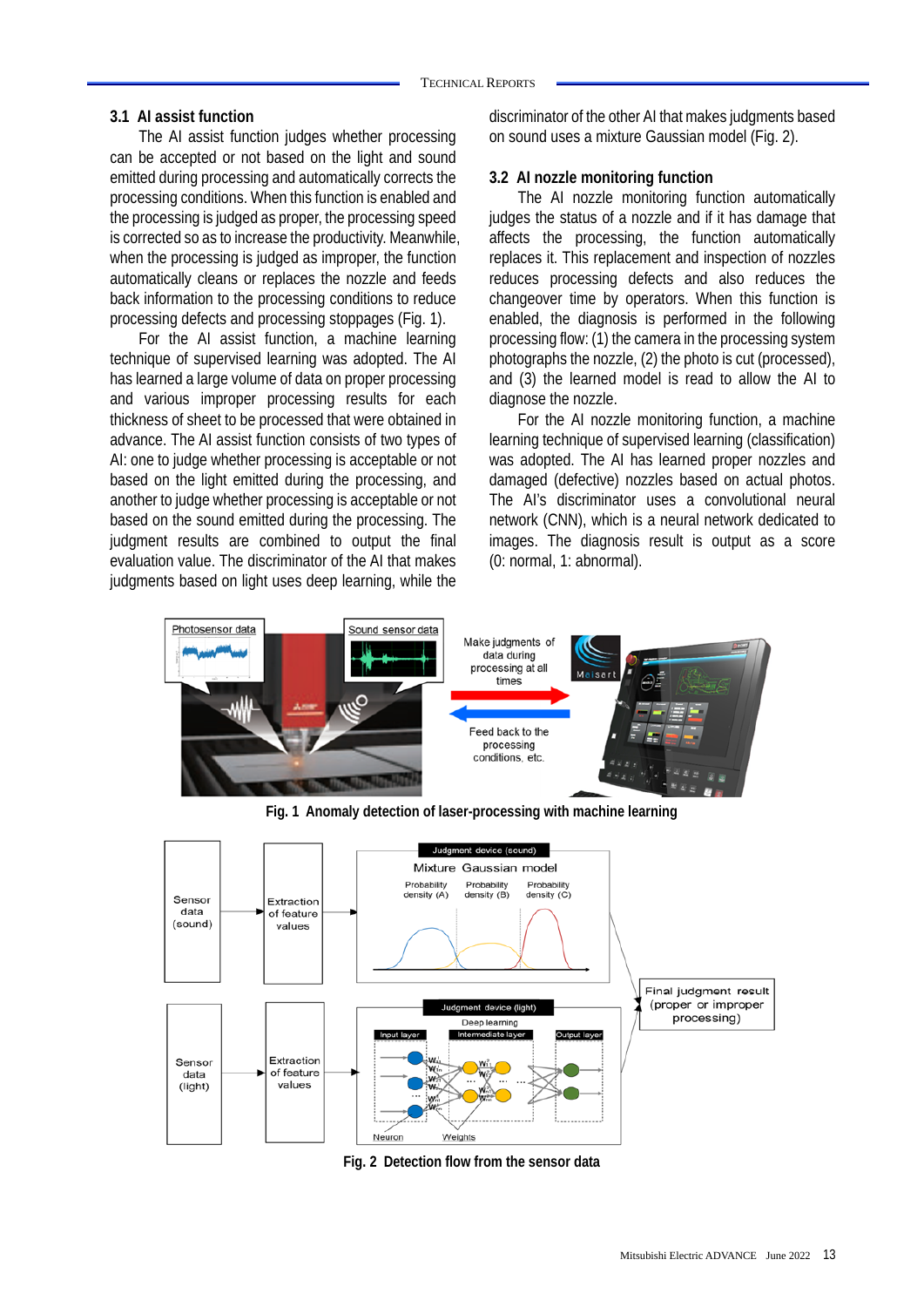Figure 3 shows a section that the CNN regarded as important (judgment basis) when calculating the score, visualized as a heat map by gradient-weighted class activation mapping (Grad-CAM). The white hazy section is the part that the CNN judged as important. To prevent CNN's judgment sections from deviating from those by humans, the discriminator was adjusted and the volume of data was increased, thus attaining a level that allows commercialization.



**Fig. 3 Anomaly detection of laser processing nozzle (Visualization of feature by Grad-CAM)** 

#### Cutting shape

| 3000.0              |  |  |  |  |
|---------------------|--|--|--|--|
| Λ                   |  |  |  |  |
|                     |  |  |  |  |
|                     |  |  |  |  |
| ¢<br>í.             |  |  |  |  |
|                     |  |  |  |  |
|                     |  |  |  |  |
|                     |  |  |  |  |
| ٠<br>$\blacksquare$ |  |  |  |  |

**3.3 Improvement in processing stability by AI technology** 

When the surface conditions of materials tend to cause processing defects, such defects occur at high frequency and it takes many hours for rework after the processing. In addition, the nozzle may get damaged during processing, further increasing the ratio of processing defects.

Figure 4 compares the simulated results of processing stability when the AI technology was applied and when not applied. The time was calculated from the estimated processing time. When the AI was applied, even when the surface conditions of the materials were not good, the AI assist function reduced the processing speed, greatly reducing the occurrence of processing defects. Although this reduction in speed increases the cutting time, after-treatment is unnecessary and so the total productivity increases. In addition, when processing defects occur due to nozzle damage, the AI assist function can detect the defects and the AI nozzle monitoring function can replace the nozzle automatically, thus improving the processing stability remarkably.

Material: Mild steel Thickness: 12 mm Number of pieces with good surface condition: 5 Number of pieces with bad surface condition: 5

Processing time for pieces with good surface condition

**Exercessing time for pieces with bad surface condition** 

Process to remove dross after cutting



When using AI technology



**Fig. 4 Highly stable laser processing by AI technology**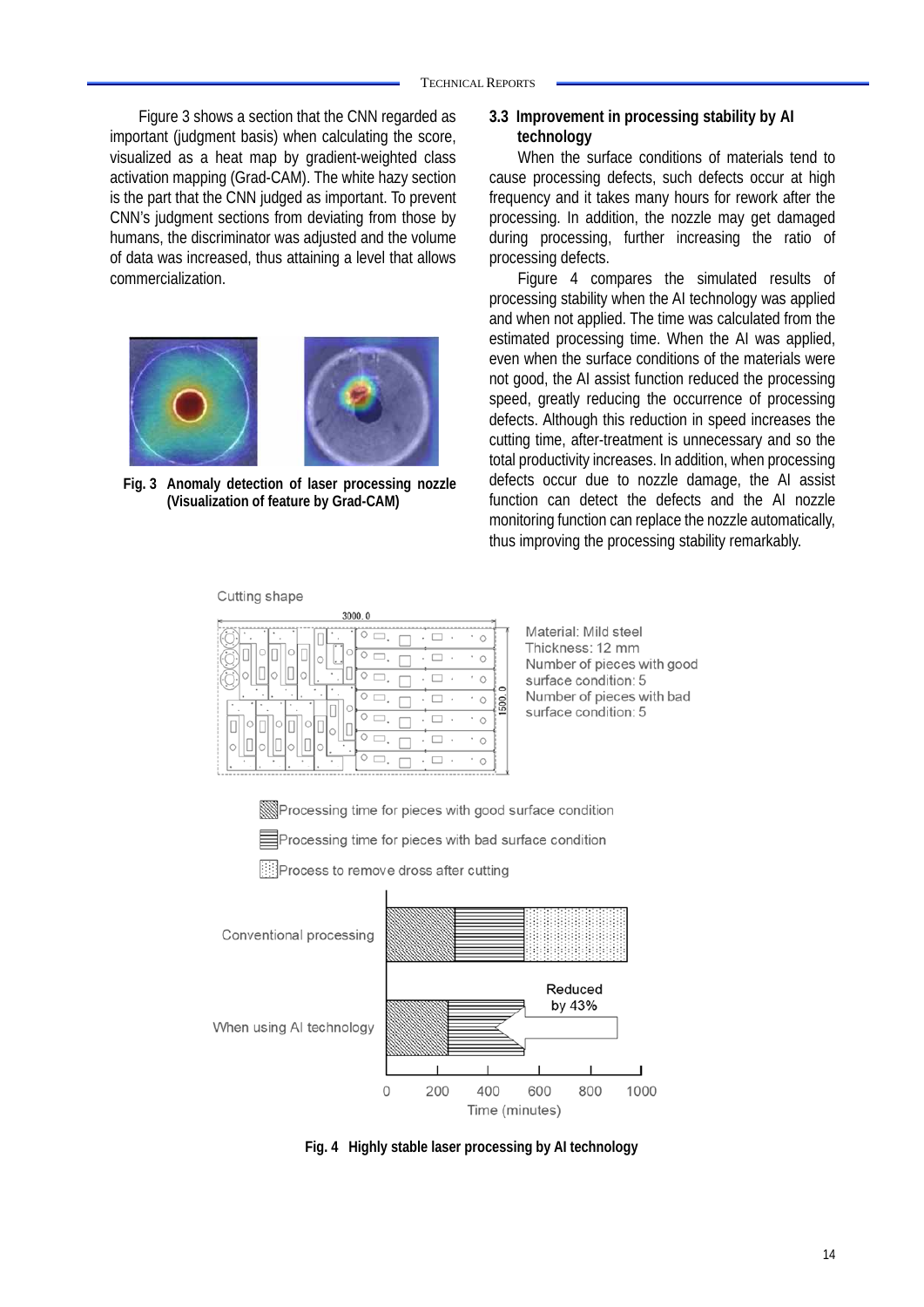## **4. Latest Processing Techniques**

The above section mainly described the AI technology used in the GX–F. In addition to higher processing stability, the processing capability of the GX–F has also been improved thanks to a new type of oscillator and gas flow control technology, AGR–eco. This section describes the latest processing techniques in detail.(1)

## **4.1 High-speed piercing of mild steel plates**

In oxygen processing of mild steel plates with medium thickness or thicker, it takes longer to pierce them (boring before cutting) and the piercing time accounts for a large portion of the total processing time. When there are many holes to be bored and thus many piercing times, the ratio further increases. Consequently, it is important to reduce the piercing time to increase the productivity.

For the GX–F, the high responsivity of the new type of oscillator and a technology for high-speed beam control by zoom heads reduce the piercing time remarkably. When 25-mm-thick mild steel was pierced, the piercing time was reduced by 77% from the conventional time to 0.8 seconds (Fig. 5).





**Fig. 6 Small hole processing of 25-mm-thick mild steel** 

#### **4.2 Higher small-hole boring performance**

To process plates, plasma cutting and gas cutting machines are generally used in addition to laser processing systems. However, the cutting width of plasma cutting and gas cutting machines is large and the thickness of materials to be cut is the rough minimum diameter of processible holes. For example, when 25-mm-thick mild steel is processed, the minimum diameter of processible holes is approximately 25 mm. Therefore, to process small holes, boring by machining is required after the cutting process. In contrast, laser processing in which concentrated laser beams are used for processing can bore small holes. However, the material melted during piercing builds up near the processed section and abnormal combustion occurs due to heat input during processing. This makes it difficult to bore small holes smaller than approximately half of the thickness. The small-hole boring performance of the GX–F was further improved, surpassing the performance of plasma cutting and gas cutting machines. High-speed piercing of mild steel plates reduces the heat input at the machining point and also beam formation and gas flow control technologies optimized for smallhole boring are applied. These have made it possible to bore small holes with a diameter of 3 mm (smaller than one eighth of the thickness) in 25-mm-thick mild steel (Fig. 6).

#### **4.3 Technology to reduce the running cost**

During laser processing, assist gas is jetted out coaxially with the laser light. Assist gas is used to discharge heated and melted material from the cutting groove. Different gases (e.g., oxygen and nitrogen) are used depending on the purpose of processing and the application.

In recent years, the power of fiber lasers has been greatly increasing. By combining a high-power fiber laser with nitrogen as the assist gas, it is possible to greatly increase the processing speed. However, when using Fig. 5 Piercing time of mild steel militrogen gas for processing, the cost of the gas accounts